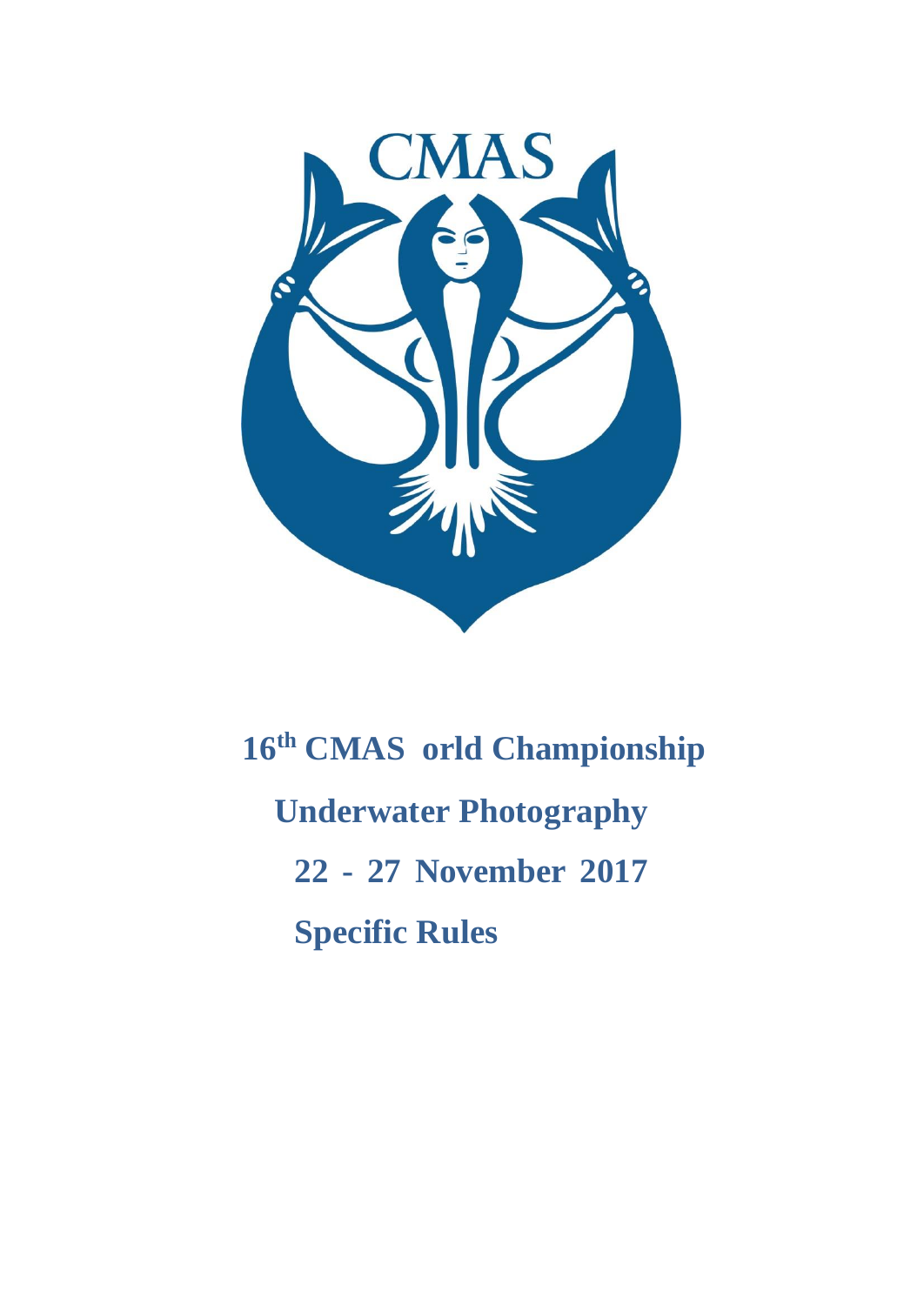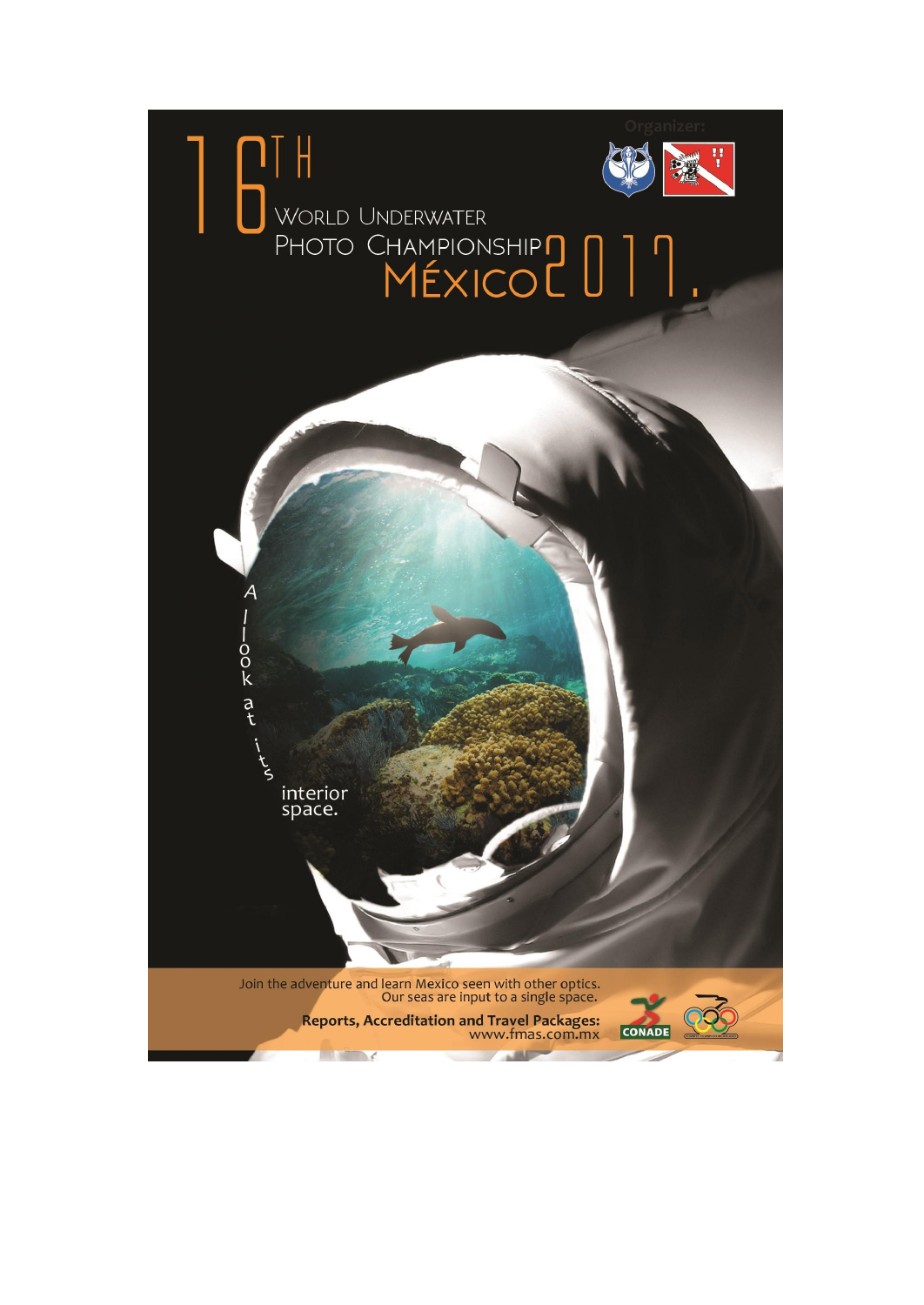# 1. **Introduction**

- 1.1. These Specific Rules apply to the 16<sup>th</sup> CMAS Underwater Photography World Championship to be held in the city of La Paz, Baja California Sur, México, from Wednesday, November 22 to Monday, November 27, 2017.
- 1.2. The event is organized by the Mexican Underwater Federation (Federación Mexicana de Actividades Subacuáticas AC - FMAS) under the supervision of the CMAS Sport Committee and the CMAS Visual Commission.
- 1.3. During the championship, the CMAS General Rules and Specific Rules apply.
- 1.4. In case of differences in interpretation of the Specific Rules, the CMAS General Rules apply.

# **2. Participation and entry**

- 2.1. All member federations affiliated to CMAS with or without vote and from any committee affiliated can propose a team. They have to return no later than **May 31, 2017** the entry form for the championship (Enclosure A) to CMAS spo@cmas.org with a copy sent to the organizing federation presidenciafmas@gmail.com and od6420@hotmail.com.
- 2.2. Each federation or association can propose maximum a total team of five persons including two photographers, two assistants and one captain. The names of participants should be finalized at the latest on **September, 15th, 2017** and enclosure A should be resend to CMAS spo@cmas.org with a copy sent to the organizing presidenciafmas@gmail.com and od6420@hotmail.com, if some names were added or modified compare to previous sending.
- 2.3. The registration fee for participating federations should be sent to CMAS by sending Appendix 6 of specific procedures and obligations applicable to all CMAS World and Continental Championships. The registration fee is  $\epsilon$  106 (EUR) and is payable to CMAS either by bank draft or bank transfer as detailed in the entry form (Enclosure A). Payment has to arrive to CMAS at the latest on **September 15, 2017**.
- 2.4. Personal entry forms (Enclosure B), have to be received by CMAS spo@cmas.org at the latest on **September 15, 2017** with a copy sent to the organizing federation presidenciafmas@gmail.com and od6420@hotmail.com.

# **3. Competition procedures**

- 3.1. CMAS and the championship organizers will hold a detailed briefing about the competition during the Technical Meeting on **Wednesday, November 22, 2017** at 20:00 h. at the Hotel Hyatt Place, La Paz.
- 3.2. The following people will take part in the Technical Meeting:
	- The organization committee
	- The head of the organization committee
	- Individuals appointed by the organization
	- CMAS Technical Delegate
	- CMAS Delegate
	- The President of the CMAS Visual Commission
	- Team captains and competitors
- 3.3. The following subjects will be covered in the Technical Meeting: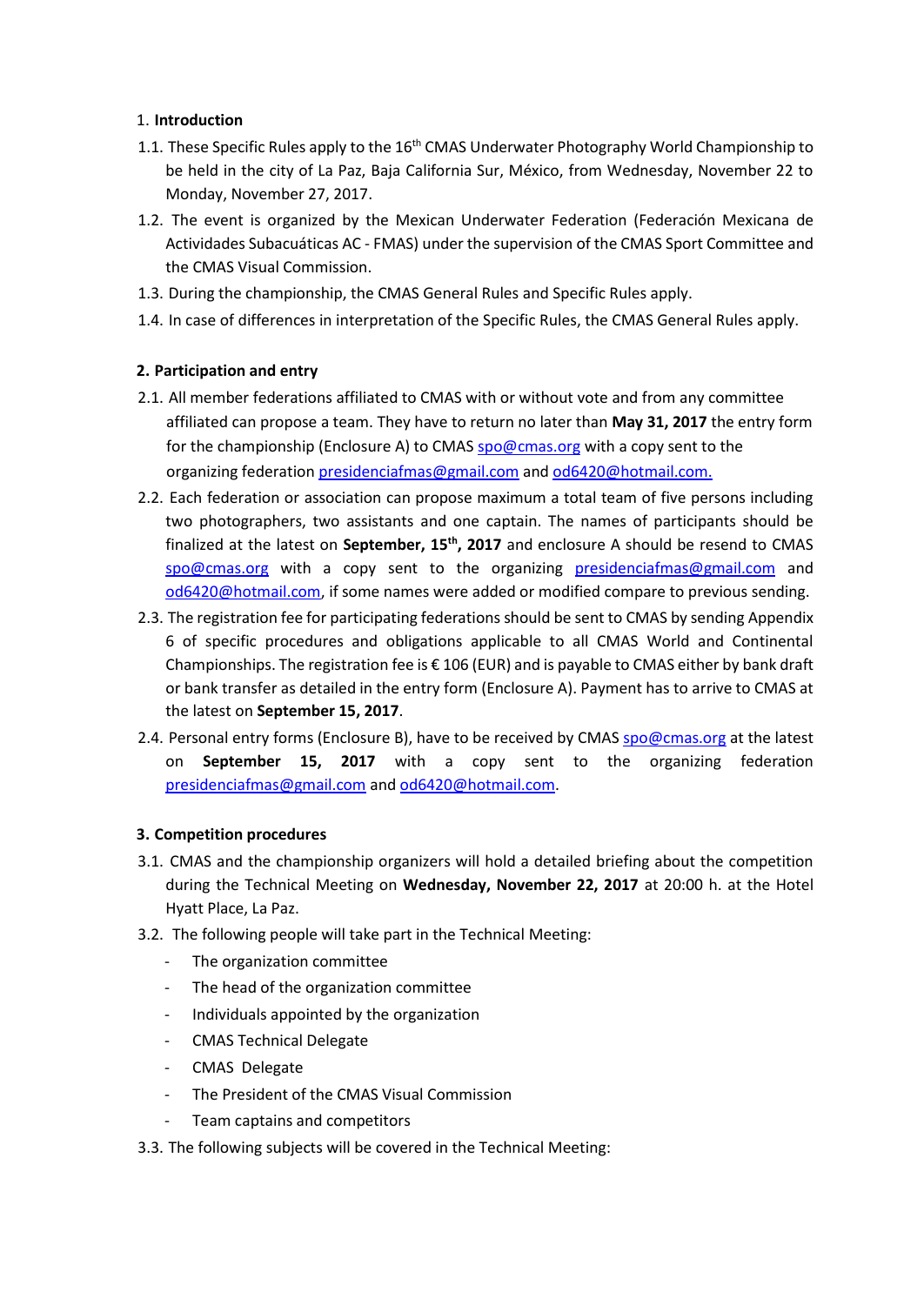- Assigning of a random competition number to every competitor
- Making the four competition zones known
- Dividing the teams among the competition zones
- Information about the timetable and transport
- Safety measures
- Organization of the dives
- Procedures regarding memory cards, the use of multiple cameras and changing of lenses
- Clarification of the competition's five categories
- Procedures regarding the award ceremony
- 3.4.The championship will be held over 2 days, November 24 and 25, 2017, during which the competitors are in the water for three hours a day. The organization retains the right to change the competition order and the dive times according to the prevailing conditions. Given the changeable conditions, it may be advisable for the photographers to take photos on the first day of the competition for all the categories. In this way, should the second competition day be cancelled, they will have photos for all the categories.
- 3.5.There are ten competition zones included in the championship. The four competition zones, which will be used for the championship, will be made known during the Technical Meeting. Every photographer must dive once at each of the four locations should the championship be held over two competition days.
- 3.6.The ten competition zones will be made known on the championship website [https://jmescualogr.wixsite.com/cmas16wcflapaz2017.](https://jmescualogr.wixsite.com/cmas16wcflapaz2017)
- 3.7.Every photographer may submit up to five photos to the championship. The selected photos are made known to the CMAS jury member. Competitors may submit one photo in each of the following categories: **fish, close-up, theme, wide-angle without a model, wide-angle with a model**
- 3.8.The categories for this championship are:
	- 1. **Fish** Fish Photo only involving natural attitudes of these creatures. Details of a fish are permitted if it is possible to define the fish onto its species, name and biotope. The photo may be taken with a close-up (macro) lens or any other lens.
	- 2. **Close-up Photo with a theme** Macro or Close-up Photo of a specific theme. Each championship has a specific theme, which is representative of the location of the competition. The theme will change for each championship and will be defined by the CMAS Visual Commission.

For this championship the theme is: **Seals**

- 3. **Close-up Photo without a theme** Macro or close-up Photo of any subject, except the main theme of this championship. Details of a fish or the theme are not accepted in this category.
- 4. **Wide-angle without a model** Wide-angle Photo without any model, showing the beauty of the natural underwater environment including fauna and flora.
- 5. **Wide-angle with a model** Wide-angle Photo including a model who may be the assistant. Coloured lights and half-half photos are allowed in this category. Apnea or free divers are not allowed.
- 3.9. Members of the jury and non-competitors may only dive at non-championship sites.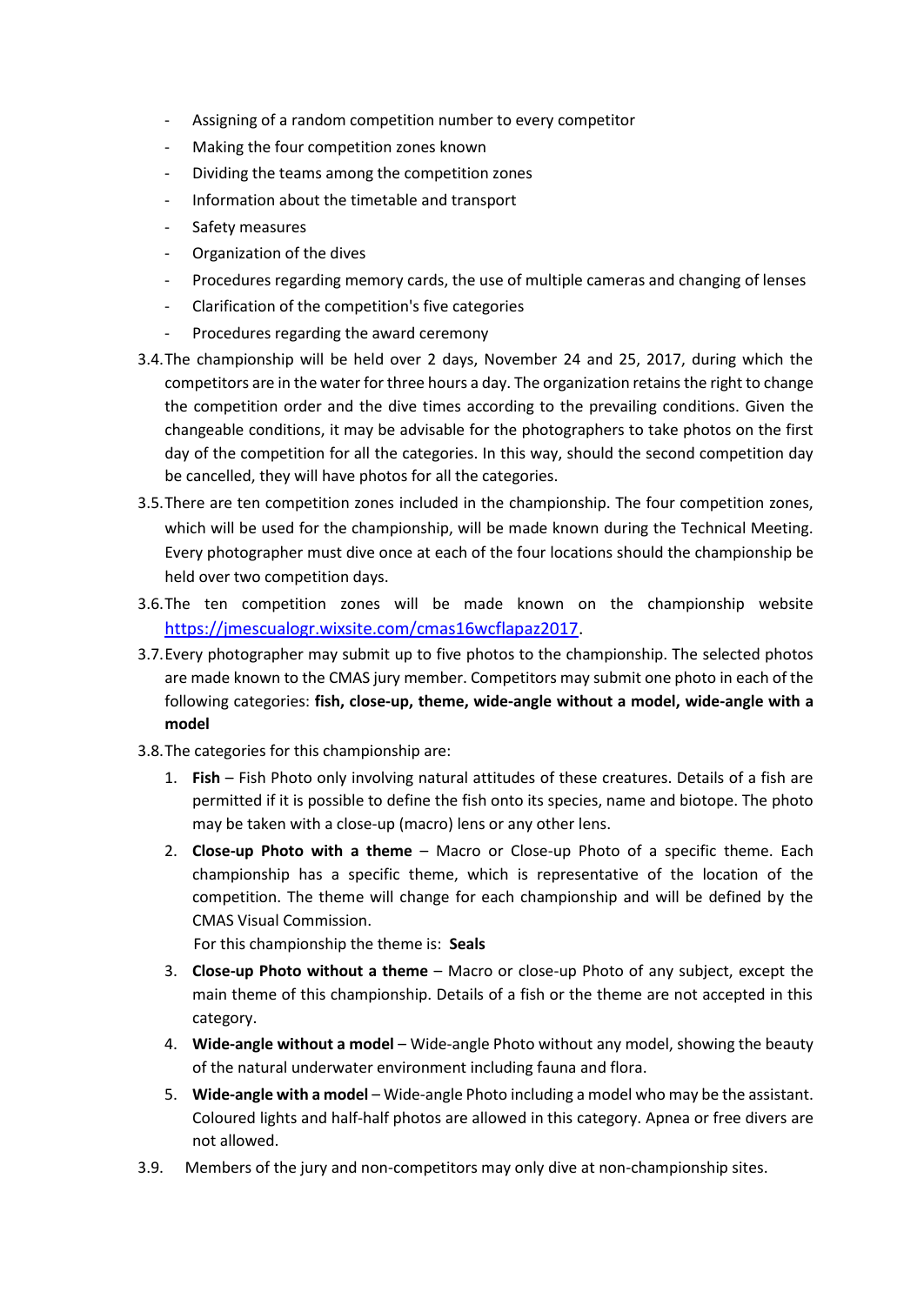- 3.10. Team captains may dive with their teams on the practice day. They must remain either on shore or in the boat on the competition days.
- **4. Photos:** In-camera 'double-exposure and combined' picture is allowed, however the background or foreground image are only allowed to be used in one combined image 'Wide angle with diver' and wide angle' category image must be different or not identical landscape or subject. IE the same image but simply with diver placed in shot. 4.1. For selection of photos, see CMAS General Rules.

#### **5. Procedures regarding memory cards**

- 5.1. The organization, jury members and competitors are committed to ensuring that the competition proceeds fairly.
- 5.2. The following procedures apply to the practice day and both competition days:
	- The photographers assemble together with their cameras in the designated location in the hotel prior to departing for the dive sites.
	- A controller, together with the photographer, will check and verify that the memory card is empty. If necessary, the photographer's memory card may be formatted, by the photographer, under the direct supervision of the controller.
	- The controller seals the camera housing. Thereafter, the camera housing may not be opened. It is not permitted to change settings, carry out repairs or connect the camera to another device without the direct supervision of the controller. The settings may of course be changed during the competition dives.
	- The photographers take their cameras with them in the bus. The controllers monitor the photographers and their cameras on the bus.
	- It is not permitted to open the camera housing, to change settings, carry out repairs or connect the camera to another device on the bus. It is not permitted to use a laptop, tablet or mobile phone on the bus and boat or anywhere else before the memory card(s) is (are) handed over to the controller.
	- The cameras are placed in a designated area upon arrival at the shore dive site or the boats. The controllers monitor the cameras.
	- The participants are required to take a photo of one of the controllers just before entering the water and immediately upon exiting the water.
	- Should a lens be changed between dives, this may only be done at a specially designated location, under the direct supervision of one of the controllers and without breaking the seal. If the camera housing needs to be opened to dismount the lens, the seal may only be broken at this time. Should the seal need to be broken, this may only be done under the direct supervision of two controllers. One controller reseals the camera housing with a new seal.
	- Should a broken or empty battery need to be changed between dives, this may only be done at a specially designated location, under the direct supervision of one of the controllers and without breaking the seal. Should the seal need to be broken, this may only be done under the direct supervision of two controllers. One controller reseals the camera housing with a new seal.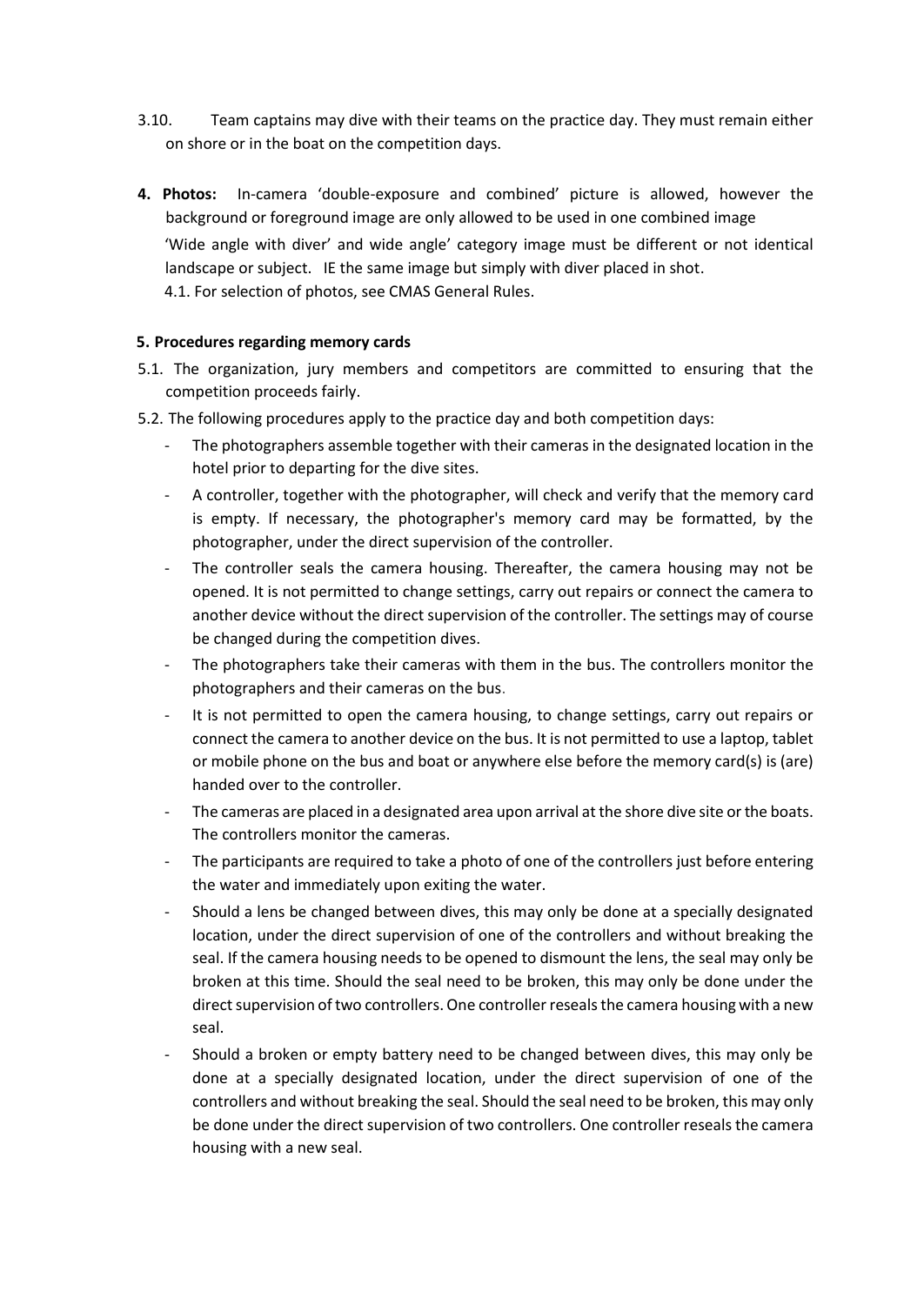- After completion of both dives on one day, the camera housing is opened in a specially designated location under the direct supervision of one of the controllers and the memory card is handed to the controller.
- Once back in the hotel, the competition organizers copy the files on the memory cards to the server. The memory cards are then returned to the competitors.

# **6. Use of two cameras during the championship**

- 6.1. It is permitted to use two cameras with one memory card each. The photographer may only take one camera at one time under water for use during the dive. Using more than one camera at one time during the dive is not permitted. If necessary, the competitors may exchange cameras during the competition time of ninety minutes.
- 6.2. Together, the memory cards may not contain more than one hundred photos. Should a participant submit two memory cards, the memory card that is first used may contain up to one hundred photos. Should the first memory card contain more than one hundred photos, then only the first one hundred photos will count. Should the first memory card contain fewer than one hundred photos, then the photos on the second memory card may be submitted to make up one hundred photos in total. Should the total number of photos exceed one hundred, all the photos exceeding one hundred on the second card do not qualify.
- 6.3. Should participants wish to use two cameras during the competition, both cameras must be sealed as per the procedure outlined in article 5.
- 6.4. Should participants wish to use two cameras during the competition, they must take a photo of one of the controllers prior to entering the water and immediately upon exiting the water on both cameras.

# **7. Additional disqualification rules**

- 7.1. If the competitor and/or the assistant break the following rules, only the images shot in that dive will be deleted:
	- To dive under 30 meter
	- To make decompression dives
	- To dive outside the competition zone

# **8. Program**

# 8.1. Schedule and activities

| <b>Date</b>                                     | <b>Activity</b>                                                                                                                                                                                                                                                                                                              |  |
|-------------------------------------------------|------------------------------------------------------------------------------------------------------------------------------------------------------------------------------------------------------------------------------------------------------------------------------------------------------------------------------|--|
| Wednesday<br>22 <sup>th</sup> November,<br>2017 | 09.30 Transfer of participants from La Paz, BCS International Airport to Hotel<br>Hyatt Place La Paz<br>11.30 Arrival and check in hotel<br>12.00 Accreditation<br>12.30 Lunch<br>14.30 Departure to La Paz Waterfront<br>15.30 Opening ceremony<br>18.00 Departure back to hotel<br>19.00 Dinner<br>20.00 Technical Meeting |  |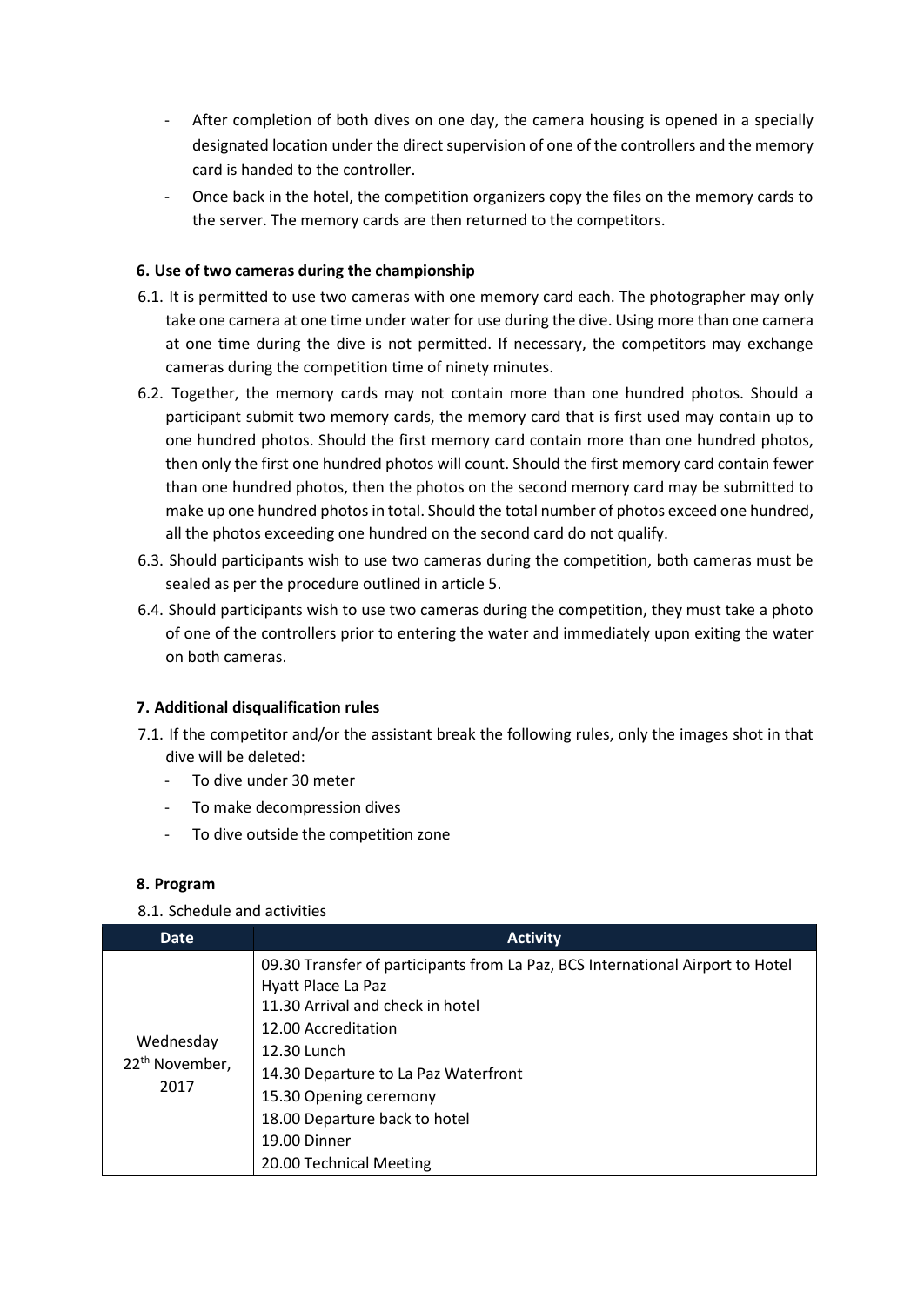|                             | 06.30 Breakfast                                                       |  |
|-----------------------------|-----------------------------------------------------------------------|--|
| Thursday                    | 08.00 Departures to harbor and competition zones                      |  |
| November 23rd,              | 09.00 Arrival to competition zones                                    |  |
| 2017                        | 18.00 Departures back to the hotel                                    |  |
|                             | 19.30 Dinner                                                          |  |
|                             | 06.30 Breakfast                                                       |  |
| Friday                      | 08.00 Departures to harbor and competition zones                      |  |
| November 24 <sup>th</sup> , | 09.00 Arrival to competition zones                                    |  |
| 2017                        | 18.00 Departures back to the hotel                                    |  |
|                             | 19.30 Dinner                                                          |  |
|                             | 06.30 Breakfast                                                       |  |
|                             | 08.00 Departures to harbor and competition zones                      |  |
| Saturday                    | 09.00 Arrival to competition zones                                    |  |
| November 25th,              | 18.00 Departures back to the hotel                                    |  |
| 2017                        | 19.30 Dinner                                                          |  |
|                             | 20.00 Selection and submission of the images by the competitors 00.00 |  |
|                             | Closing of the submission                                             |  |
|                             | 06.30 Breakfast                                                       |  |
|                             | 10.00 Jury deliberation                                               |  |
| Sunday                      | 10.00-14:00 Free time                                                 |  |
| November 26 <sup>th</sup> , | 14:00 Lunch                                                           |  |
| 2017                        | 16.00 Public jury ceremony                                            |  |
|                             | 19.00 Official Prize Awarding Ceremony, diner and closing gala 00.30  |  |
|                             | Departure to the hotel                                                |  |
| Monday                      | 06.30 Breakfast                                                       |  |
| November 27 <sup>th</sup> , | 10.00 Transfer to La Paz, BCS International Airport                   |  |
| 2017                        |                                                                       |  |

The times are provisional. They may vary according to the amount of participants and/or weather conditions.

# **9. Accommodation**

9.1. Championship packages

The event prices per person include:

- Five nights at the Hyatt Place La Paz Hotel, double room.
- Welcome Cocktail Party
- Breakfast Buffet on Thursday, Friday, Saturday, Sunday and Monday (November 23rd to 27th, 2017).
- Lunch on Wednesday, Sunday and Monday.
- Dinner on Wednesday, Thursday, Friday, Saturday and Sunday (November 22<sup>th</sup> to 26<sup>th</sup>, 2017).
- Transfer of participants from La Paz, BCS International Airport to Hotel Hyatt Place La Paz on Wednesday November 22, 2017.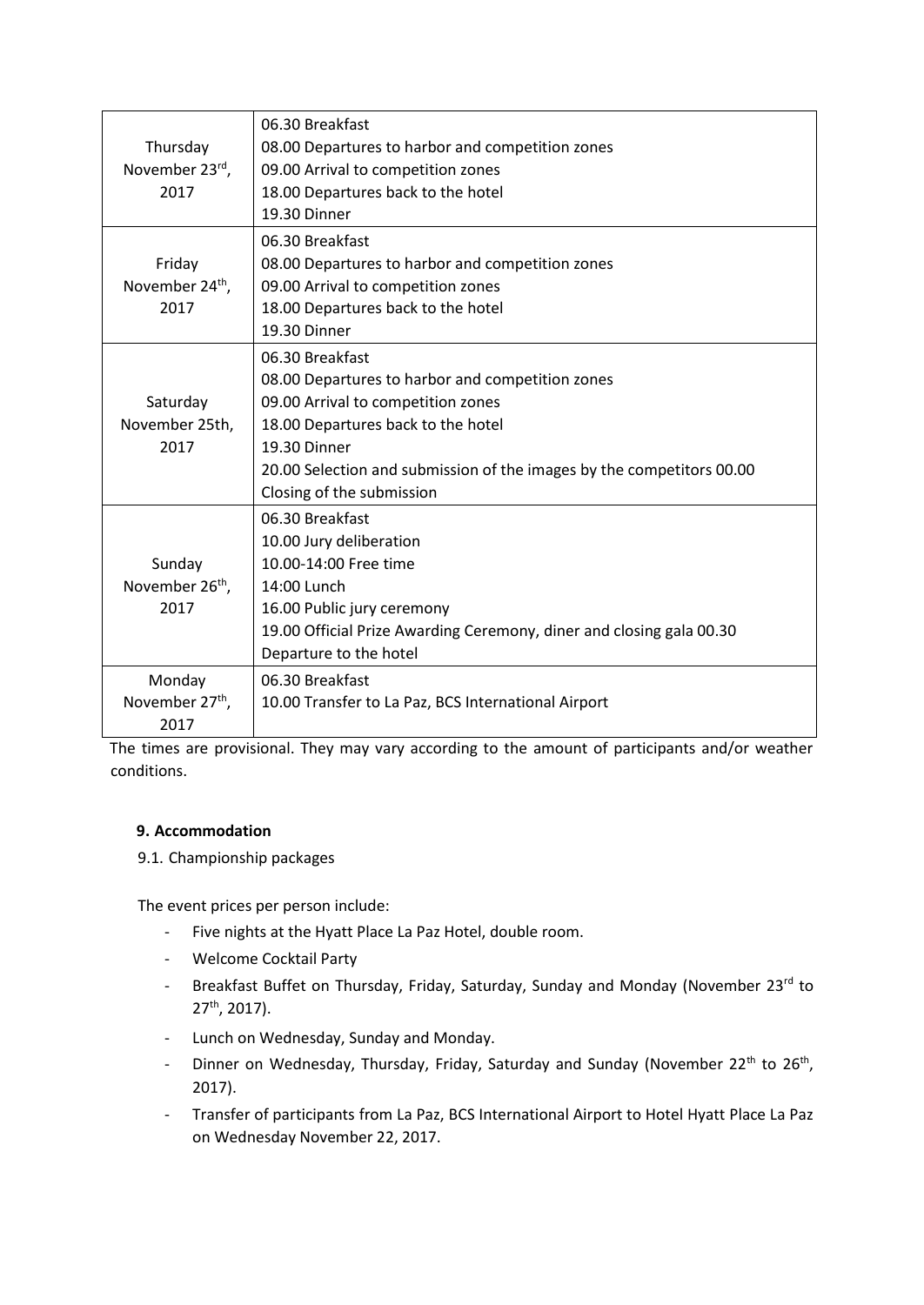- Transfers on Wednesday, Thursday, Friday, Saturday and Sunday between hotel, competition zones, harbors and ceremonies.
- Two dives per day on Thursday, Friday and Saturday from the shore or from a boat with an experienced crew, controllers, lunch and drinks for competitors and their assistants
- Two dives on Thursday from the shore or from a boat with an experienced crew, controllers, lunch and drinks for the team captains.
- Transfer of participants to La Paz, BCS International Airport to Hotel Hyatt Place La Paz de La Paz Baja California on Monday November 27, 2017. - Use of tanks and weights.

| <b>Participants</b>                   | <b>Price per person Double</b><br>Room | <b>Price per person Single</b><br>Room |
|---------------------------------------|----------------------------------------|----------------------------------------|
| Photographer/<br><b>Assistant</b>     | \$1085 USD (US dollar)                 | \$1320 USD (US Dollar)                 |
| Captain/Controller                    | \$785 USD (US dollar)                  | \$1000 USD (US Dollar)                 |
| <b>Non</b><br>competitor/Diver*       | \$685 USD (US dollar)                  | \$900 USD (US Dollar)                  |
| Extra night**<br>(includes breakfast) | \$50 USD (US dollar)                   | \$100 USD (US Dollar)                  |

**\*\* The prices for non-competitors/divers is inclusive of five nights, breakfast, lunch, dinner and transfer. \*\* The prices for additional nights only include breakfast**.

- 9.2. The reservation is confirmed once payment has been received and confirmed by the FMAS. . The entire payment must be received by the FMAS on **June 30, 2017** at the latest.
- 9.3. The FMAS bank account details are:

| <b>FOR TRANSFERS</b>              |                                                   |  |  |
|-----------------------------------|---------------------------------------------------|--|--|
| <b>Amount payable</b>             | Amount to pay in USD (US dollar)                  |  |  |
| <b>Intermediary bank</b>          | JP Morgan Chase Bank New York NY USA              |  |  |
| <b>Code Swift</b>                 | CHASUS33                                          |  |  |
| <b>Recipient Bank Route (ABA)</b> | 021 000 021                                       |  |  |
| <b>Beneficiary</b>                | MEXICAN ASSOCIATION OF UNDERWATER ACTIVITIES A.C. |  |  |
| <b>Beneficiary Account</b>        | 036180500214818032                                |  |  |
| <b>Beneficiary bank</b>           | Banco Inbursa, S.A. Mexico D.F.                   |  |  |
| <b>Code Swift</b>                 | <b>INBUMXMM</b>                                   |  |  |

# **10. Conditions**

- 10.1. The average conditions for this time of year are:
	- Minimum air temperature: 18 degrees Celsius
	- Maximum air temperature: 29 degrees Celsius
	- Rainfall per month: 11 mm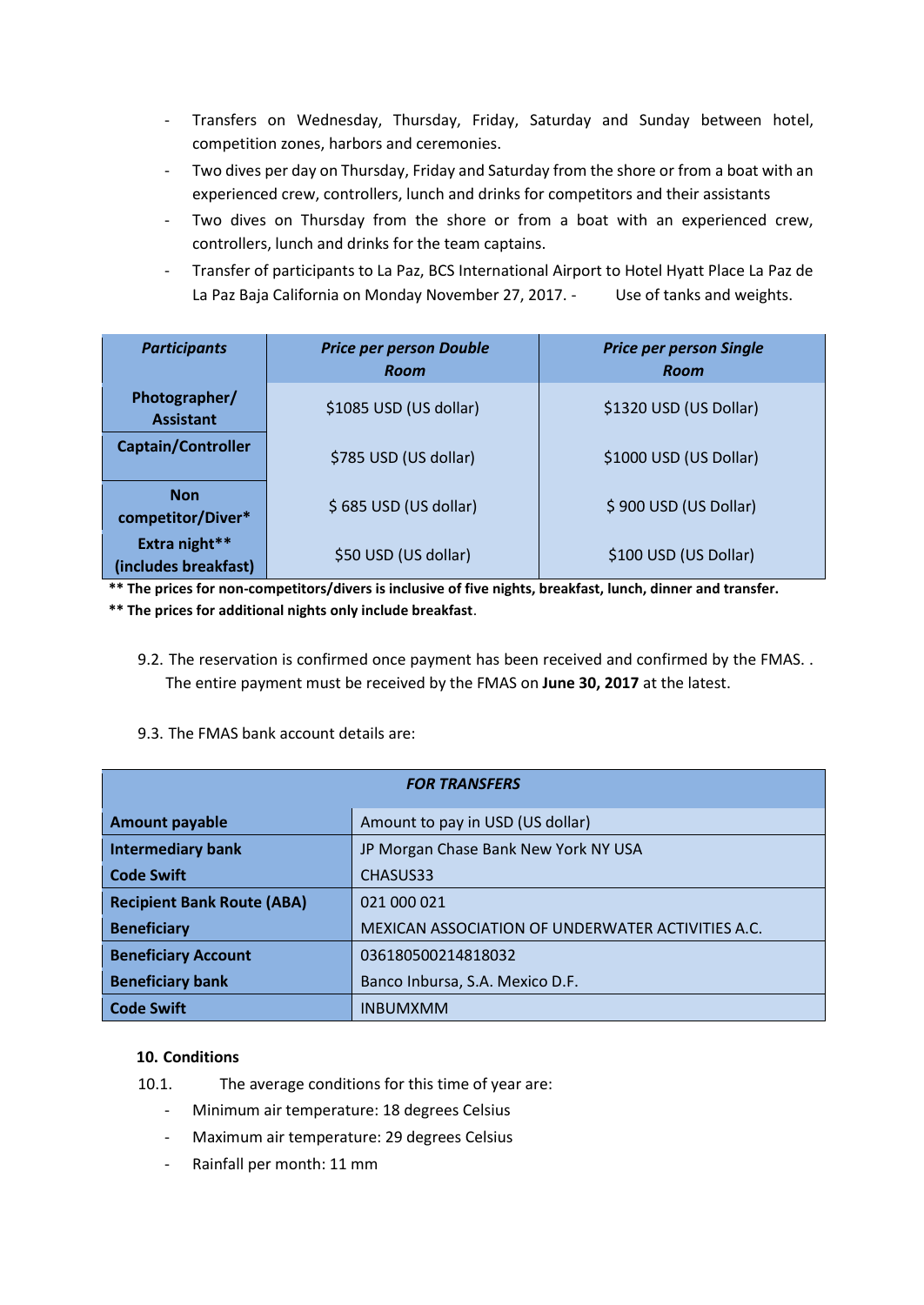- Water temperature: about 29 degrees Celsius
- Visibility: 30 meters

The visibility is strongly related to the weather conditions. The visibility can change throughout the day. This applies to all the locations so that all the participants are affected to the same degree. 10.2.

- General conditions
- Diving during the championship is done from small, fast boats.
- The transfer from the hotel to the competition zones takes about fifth teen minutes.
- The transfer between the competition zones takes about thirty to forty minutes.
- The championship organizers have 12-liter tanks and plenty of weights available for competitors.
- Thera are not DIN valves available, bring your own adapter.
- The participants are responsible for the equipment that the organizations makes available to them.
- In México the voltage is 110v a127v United States and Canada (if at home voltage is 220V to 240v Spain, United Kingdom, Australia and most countries in Asia and Africa, then you will need a converter or transformer voltage in México).

#### **11. Additional safety measures**

- 11.1. Every competitor is familiar with the standard compressed air diving safety procedures such as buddy checks, ascent speed, bottom times and air management.
- 11.2. Every competitor uses a stab jacket, regulator with alternate air source, pressure and depth gauge and a surface marker buoy (SMB).
- 11.3. During the championships, dives will not exceed 30 meters, last no longer than ninety minutes per dive (including safety stop) and will not be decompression dives.
- 11.4. Should divers lose each other under water, they are to ascend to the surface. Only when they find each other on the surface may they descend again. If they do not find each other, they must report this immediately to the controller on the boat or on shore.

#### **12. Recommendations**

- 12.1. The conditions in La Paz's waters are good in this time of year. Visibility is generally good (although that may change) and water temperature is warm, so a 3 mm wetsuit will provide enough protection at this time of year
- 12.2. Although the water temperature is warm, it is highly recommended the use of a 3mm wetsuit for protection.
- 12.3. Remember that hydration is very important when diving. The warm and humid climate in the area of La Paz can increase sweating, so it is very important to drink plenty of water.

#### **13. Organization and jury members**

- 13.1. The organizational committee during the championship consists of:
	- CMAS Technical Delegate
	- CMAS President of Visual Commission
	- International Photo Juries, 7 members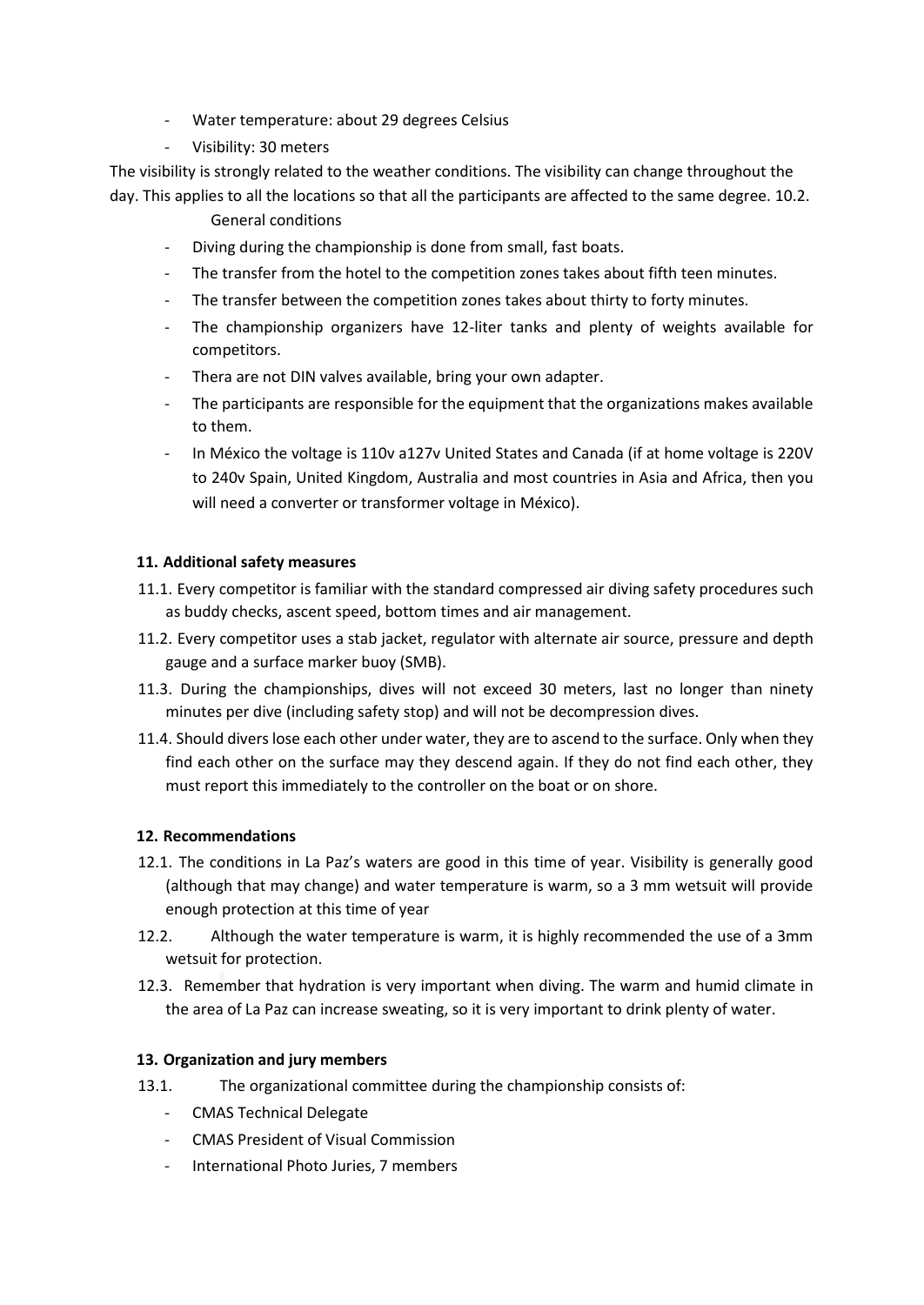- FMAS Directors of the competition
- Controller
- 13.2. The President of jury members will be introduced during the Technical Meeting.

#### **14. Protecting the environment**

14.1. Environmental protection is regulated by law through the Mexican governmental Commission: Comisión Nacional de Áreas Naturales Protegidas (CONANP); dives will take place on protected areas.

14.2 Those who dive, snorkel or are under the water in any other way are prohibited from removing, cutting or transporting plants and seaweeds, disturbing, catching, killing, transporting or attempting to do these to animals unnecessarily, or to cause any damage to the environment.

#### **15. Contact details**

For general questions and comments: presidenciafmas@gmail.com

For further information about the championship, please contact the organizational committee: José Manuel González Ramírez, *jmescualogr@yahoo.com* 

- Finances
- **Regulations**
- Championship support

Octavio Dueñas Diaz Barriga, od6420@hotmail.com

- **Logistics**
- **Accommodation**
- Social Media
- Competitors' support

#### Rogelio Flores Aguilera, rogerf53@me.com

- **Communications**
- **Media**
- Side-events

Juan Manuel Silva Montero, silva-delfin@live.com.mx

- Safety
- **Medical**
- Volunteers

Mexican Federation of Underwater Activities A.C. (FMAS) Avenida Rio Churubusco Pta. 9 Sports City, Cologne Magdalena Mixhuca, Zip Code 08010 Mexico City (CDMX)